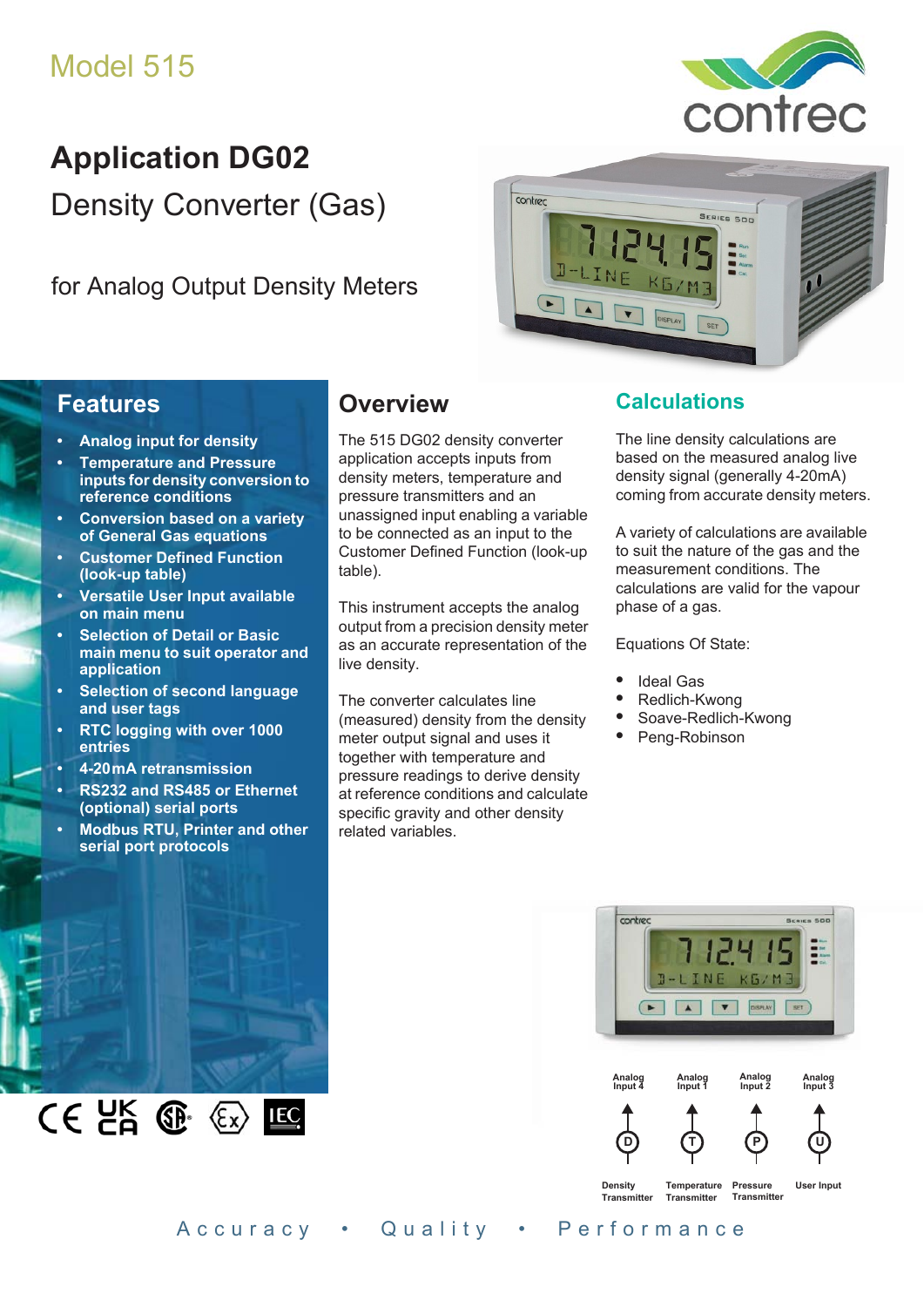## **Displayed Information**

The front panel display shows the current values of the input variables and the results of the calculations. A list of the variables for this application and their type (total or rate) is shown at the end of this document.

The instrument can be supplied with a real-time clock for data logging of over 1000 entries of the variables as displayed on the main menu.

### **Communications**

There are two communication ports available as follows:

- COM-1 RS-232 port<br>• COM 2 PS 485 port
- **•** COM-2 RS-485 port (optional) or Ethernet (optional)

All types of ports can be used for remote data reading, while RS-232 and RS-485 serial ports can be used for printouts and for uploading and downloading of the application software to the instrument.

### **Isolated Outputs**

The opto-isolated outputs can re-transmit any main menu variable. The variables in this application are output as 4-20 mA signals. One output is standard, a second output is available as an option.

### **Relay Outputs**

The relay alarms can be assigned to any of the main menu variables of a rate type. The alarms can be fully configured including hysteresis. Two relays are standard with an additional two available in the advanced option.

### **Software Configuration**

The instrument can be programmed to suit the particular application needs and the flexible I/O can be assigned as required. Program settings can be changed either via the front panel (depending on assigned access levels) or via the 500 Series Program Manager (500-PM software).

The instrument stores all set-up parameters and logged data in non-volatile memory with at least 30 years retention.

## **Dimension Drawings**

## **Part Number**

515.XXXXXX-DG02 see **[Product Codes](#page-3-0)** to select required features

Default Application software: 515-DG02-000000

## **Analog Input Types**

Any analog input can be set to accept a 4-20 mA, 0-5 V or 1-5V signal, while any inputs assigned to a temperature sensor can also be set to accept a PT100 or PT500 signal.

## **Terminal Designations**

|                 | <b>Terminal</b><br>Label |                          | <b>Designation</b>                 | <b>Comment</b>                                     |
|-----------------|--------------------------|--------------------------|------------------------------------|----------------------------------------------------|
| 3               | SG                       |                          | Signal ground                      |                                                    |
| 5               | <b>EXC V</b>             | $2+$                     | Excitation Term 2+                 | For AINP1 RTD Input                                |
| 7               | AINP1                    | $\ddot{}$                | Analog Input ch 1 (+)              | Temperature Input                                  |
| 8               |                          | L,                       | Analog Input ch 1 (-)              |                                                    |
| 9               | AINP <sub>2</sub>        | $\ddot{}$                | Analog Input $ch 2 (+)$            | Pressure Input                                     |
| 10              |                          | L,                       | Analog Input ch 2 (-)              |                                                    |
| 11              | AINP3                    | $\ddot{}$                | Analog Input ch 3 (+)              | User input                                         |
| 12              |                          | $\overline{a}$           | Analog Input ch 3 (-)              |                                                    |
| 13              | AINP4                    | $\ddot{}$                | Analog Input ch $4 (+)$            | Density Input                                      |
| 14              |                          | $\overline{a}$           | Analog Input ch 4 (-)              |                                                    |
| 15              | Vo                       | $\ddot{}$                | 8-24 volts DC output               | Overload protected                                 |
| 16              | G                        | $\overline{\phantom{0}}$ | DC Ground                          |                                                    |
| 17              | Vi                       | $\ddot{}$                | DC power input                     | DC power in 12-28V                                 |
| 18              | <b>SH</b>                | Е                        | Shield terminal                    |                                                    |
| 19              | <b>RS485</b>             | $\ddot{}$                | RS485 (+)                          | Optional RS485 port may                            |
| 20              | COM-2                    | L,                       | RS485(-)                           | be replaced by Ethernet                            |
| 21              | port                     | G                        | RS485 ground                       | port.                                              |
| 22              |                          | $1+$                     | Switch 1                           |                                                    |
| 23              |                          | $2+$                     | Switch <sub>2</sub>                |                                                    |
| 24              | LOGIC                    | $3+$                     | Switch 3                           |                                                    |
| 25              | <b>INPUTS</b>            | $4+$                     | Switch 4                           | CAL Switch - In field<br>access protection         |
| 26              |                          | C-                       | Signal ground                      |                                                    |
| 27              | OUT <sub>1</sub>         | $\ddot{}$                | Output ch $1 (+)$                  |                                                    |
| 28              |                          | $\overline{a}$           | Output ch 1 (-)                    |                                                    |
| 29              | OUT <sub>2</sub>         | $\ddot{}$                | Output $ch 2 (+)$                  |                                                    |
| 30              |                          | $\overline{a}$           | Output ch 2 (-)                    |                                                    |
| 31              |                          | RC                       | Relay Common 1-2                   | Term 31 - Common 1-4<br>on legacy option card      |
| 32              |                          | R1                       | Relay 1                            |                                                    |
| 33              |                          | R <sub>2</sub>           | Relay 2                            |                                                    |
| $3\overline{4}$ | <b>RELAYS</b>            | R <sub>3</sub>           | Relay 3                            |                                                    |
| 35              |                          | R <sub>4</sub>           | Relay 4                            |                                                    |
| 36              |                          | <b>RC</b>                | Relay common 3-4                   | Term 36 only available on<br>new style option card |
| E               |                          | E                        | Mains ground                       |                                                    |
| N               | AC<br><b>MAINS</b>       | N                        | Mains neutral                      | AC power in 100-<br>240VAC                         |
| Α               |                          | A                        | Mains active                       |                                                    |
|                 |                          |                          | RS232 COM-1 port 9-pin serial port |                                                    |

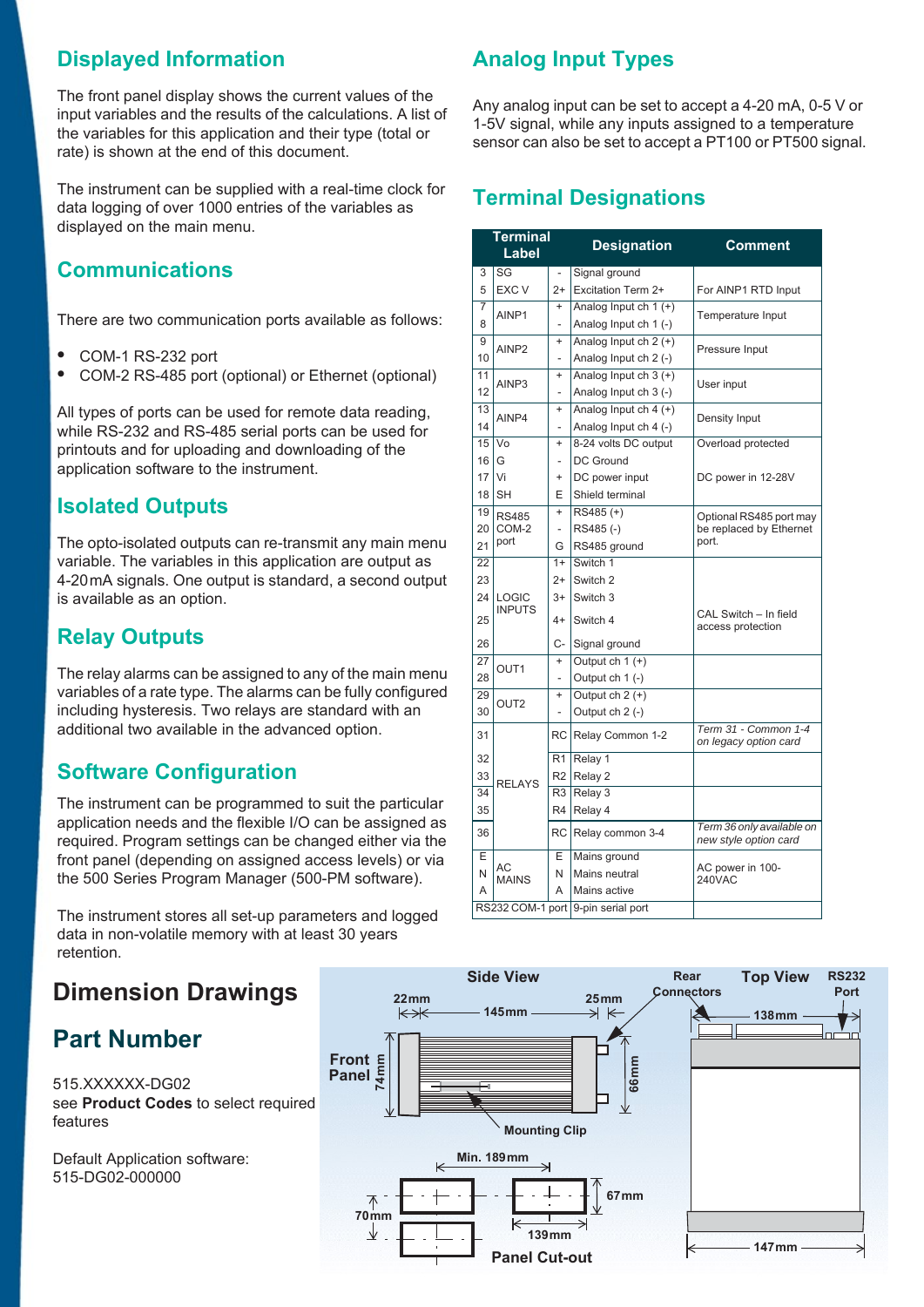## **Specifications**

#### **Operating Environment**

| +5°C to +40°C (standard - no coating)<br>-20°C to +60°C (with conformal coating)<br>-30°C to +60°C (ExD housing with heater) |
|------------------------------------------------------------------------------------------------------------------------------|
| 0 to 95% non condensing (conformal coating)<br>5% to 85% non condensing (no coating)                                         |
| 100-240 V AC (+/-10%) 50-60 Hz (+/-10%) or<br>12-28 V DC                                                                     |
| 10W (max) Overvoltage category II                                                                                            |
| Sealed to IP65 (Nema 4X) when panel mounted                                                                                  |
| 147 mm (5.8") width<br>74 mm (2.9") height<br>170 mm (6.6") depth (behind the panel)                                         |
|                                                                                                                              |

| <b>Display</b> |  |
|----------------|--|
|                |  |

| <b>Type</b>        | Backlit LCD with 7-digit numeric display and<br>11-character alphanumeric display |
|--------------------|-----------------------------------------------------------------------------------|
| <b>Digits</b>      | 15.5mm (0.6") high                                                                |
| <b>Characters</b>  | 6mm (0.24") high                                                                  |
| <b>LCD Backup</b>  | Last data visible for 15 min after power down                                     |
| <b>Update Rate</b> | 0.3 second                                                                        |
|                    |                                                                                   |

#### **Non-volatile Memory**

**Retention** > 30 years **Data Stored** Setup and Logs

| <b>Approvals</b> |  |
|------------------|--|

**Electrical & Interference** UKCA, CE, CSA compliance **Enclosure** Ex d Enclosure - ATEX & IECEx available for hazardous area (CSA Pending). Field Mount Enclosure - UKCA, CE, CSA safe

area weather proof enclosure. Other - RoHS compliant

## **Real Time Clock (Optional)**

| <b>Battery Type</b> | 3 volts Lithium button cell<br>- For Issue 7 option card, type CR2450N<br>manufactured by Renata only<br>- For conformal coated 'C' version, type BR2032<br>manufactured by Panasonic only<br>- For non-conformal coated versions, type<br>BR2032 and CR2032 manufactured by<br>Panasonic or Sony |
|---------------------|---------------------------------------------------------------------------------------------------------------------------------------------------------------------------------------------------------------------------------------------------------------------------------------------------|
| <b>Battery Life</b> | 5 years (typical)                                                                                                                                                                                                                                                                                 |
|                     |                                                                                                                                                                                                                                                                                                   |

#### **Analog Input (General)**

| Overcurrent   | 100mA absolute maximum rating<br>(30mA for 4-20mA inputs) |
|---------------|-----------------------------------------------------------|
| Update Time   | $< 1.0$ sec                                               |
| Configuration | RTD, 4-20mA, 0-5V and 1-5V input                          |

#### **RTD Input**

| PT100 & PT500 to IEC 751                                                        |
|---------------------------------------------------------------------------------|
| Four Wire                                                                       |
| -200 $^{\circ}$ C to 350 $^{\circ}$ C<br>-200°C to 800°C (PT100 extended range) |
| $0.1^{\circ}$ C typical<br>0.2°C typical (PT100 extended range)                 |
|                                                                                 |

#### **4-20 mA Input**

| Impedance | 100 Ohms (to common signal ground)                                         |
|-----------|----------------------------------------------------------------------------|
| Accuracv  | 0.05% full scale $(20^{\circ}C)$<br>0.1% (full temperature range, typical) |

#### **0-5 or 1-5 Volts Input**

| Impedance | 10 MOhms (to common signal ground)                                         |
|-----------|----------------------------------------------------------------------------|
| Accuracy  | 0.05% full scale $(20^{\circ}C)$<br>0.1% (full temperature range, typical) |

#### **Logic Inputs**

**Signal Type** CMOS, TTL, open collector, reed switch **Overvoltage** 30V maximum

#### **Relay Output**

| <b>No. of Outputs</b> | 2 relays plus 2 optional relays                                       |
|-----------------------|-----------------------------------------------------------------------|
| Voltage               | 250 volts AC, 30 volts DC maximum<br>(solid state relays use AC only) |
| Current               | 3A maximum - mechanical relays<br>1.5A maximum - solid state relays   |

#### **Communication Ports**

| COM-1 RS-232 port<br>COM-2 RS-485 or Ethernet port (optional) |
|---------------------------------------------------------------|
| 2400 to 19200 baud                                            |
| Odd, even or none                                             |
| 1 or $2$                                                      |
| 8                                                             |
| Modbus RTU, Modbus TCP/IP (Ethernet Port),<br>Printer         |
|                                                               |

#### **Transducer Supply**

**Voltage** 8 to 24 volts DC, programmable **Current** 70mA @ 24V, 120mA @ 12V maximum **Protection** Power limited output

# **Isolated Output**

**No. of Outputs** 2 configurable outputs **Configurat** 

| Configuration                 | 4-20 mA output only |
|-------------------------------|---------------------|
| $\pm 20 \,\mathrm{mA}$ Output |                     |

| $\mathbf{r}$ avenue verport |                                                                                |
|-----------------------------|--------------------------------------------------------------------------------|
| <b>Supply</b>               | 9 to 30 volts DC external                                                      |
| <b>Resolution</b>           | 0.05% full scale                                                               |
| <b>Accuracy</b>             | $0.05\%$ full scale (20 $\degree$ C)<br>0.1% (full temperature range, typical) |

*Important: Specifications are subject to change without notice.*